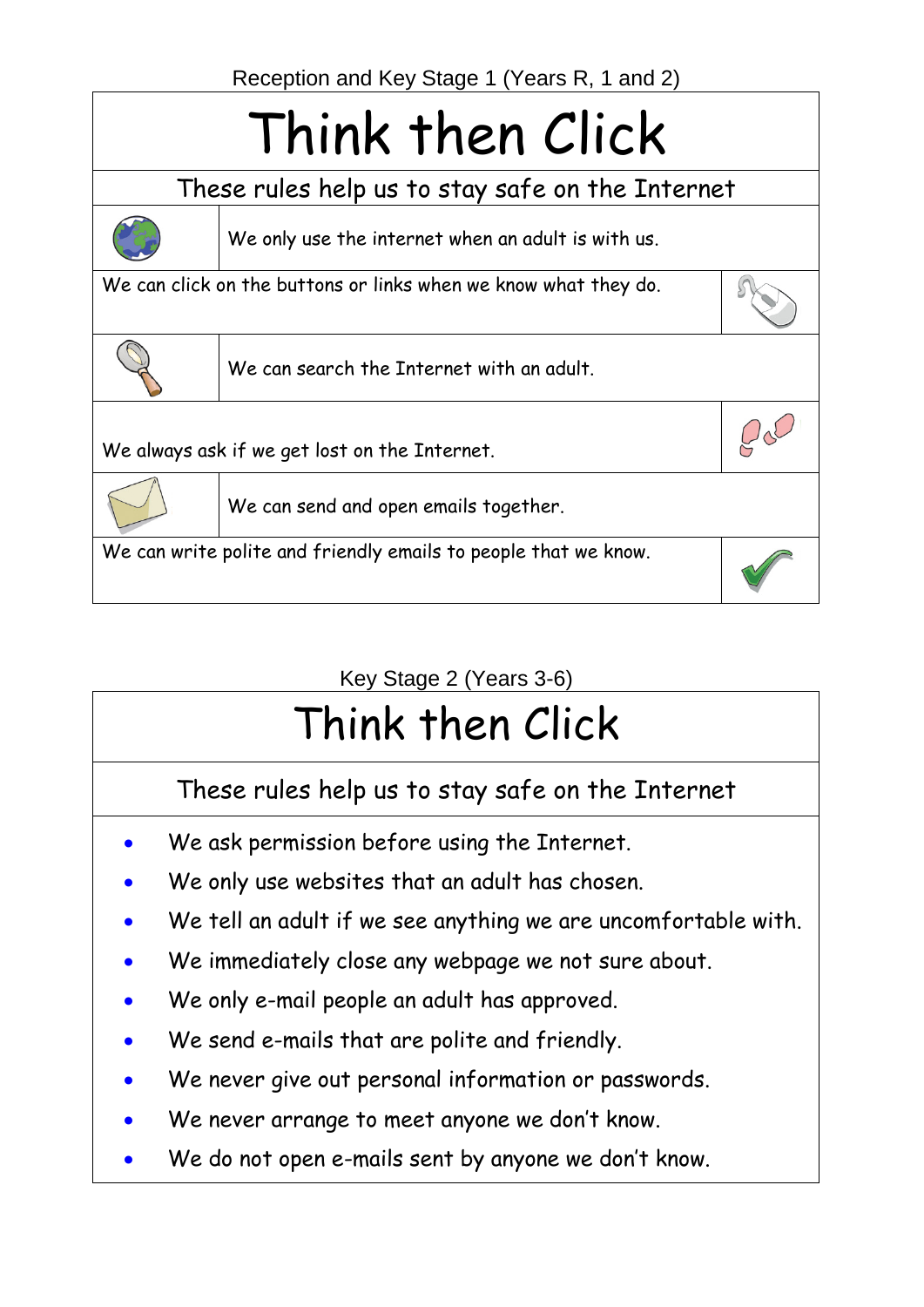## Littletown Primary Academy e-Safety Policy Parent/Carer Consent Form

| All pupils use computer facilities including Internet access as an essential part<br>of their learning, as required by the National Curriculum. Both pupils and<br>parents are asked to sign to show that e-Safety Rules have been understood<br>and agreed. A full copy of the e-Safety policy is available on our school<br>website.                                                                                                                         |        |
|----------------------------------------------------------------------------------------------------------------------------------------------------------------------------------------------------------------------------------------------------------------------------------------------------------------------------------------------------------------------------------------------------------------------------------------------------------------|--------|
| Name:                                                                                                                                                                                                                                                                                                                                                                                                                                                          | Class: |
| <b>Pupil's Agreement</b><br>I have read and understand the school e-Safety rules with my<br>parents.<br>I will use the computer network, e-mail, Internet and new<br>$\bullet$<br>technologies in a responsible way at all times.<br>I know that my network, e-mail and Internet access may be<br>$\bullet$<br>monitored.<br>I understand that these facilities may be withdrawn if I abuse<br>them.                                                           |        |
| Signed:                                                                                                                                                                                                                                                                                                                                                                                                                                                        | Date:  |
| Parent's consent for web publication of work and photographs<br>I agree that my son/daughter's work may be published electronically. I also<br>agree that appropriate images and video that include my son/daughter may<br>be published subject to the school rule that photographs will not be<br>accompanied by pupil names.<br><b>Parent's consent for Internet access</b><br>I have read and understood the school e-safety policy and give permission for |        |
| my son/daughter to access the Internet. I understand that school will take all<br>reasonable precautions to ensure that pupils cannot access inappropriate<br>materials by appreciate that this is a difficult task.                                                                                                                                                                                                                                           |        |
| I understand that the school cannot be held responsible for the content of<br>materials accessed through the Internet. I agree that the school is not liable<br>for any damages arising from use of the Internet facilities.                                                                                                                                                                                                                                   |        |
| If you do not give consent for either publication of work and<br>photographs or internet access, please delete as appropriate.                                                                                                                                                                                                                                                                                                                                 |        |
| Signed:                                                                                                                                                                                                                                                                                                                                                                                                                                                        | Date:  |
| Please print name:                                                                                                                                                                                                                                                                                                                                                                                                                                             |        |
| Please complete, sign and return to school ASAP. Thank you.                                                                                                                                                                                                                                                                                                                                                                                                    |        |
|                                                                                                                                                                                                                                                                                                                                                                                                                                                                |        |